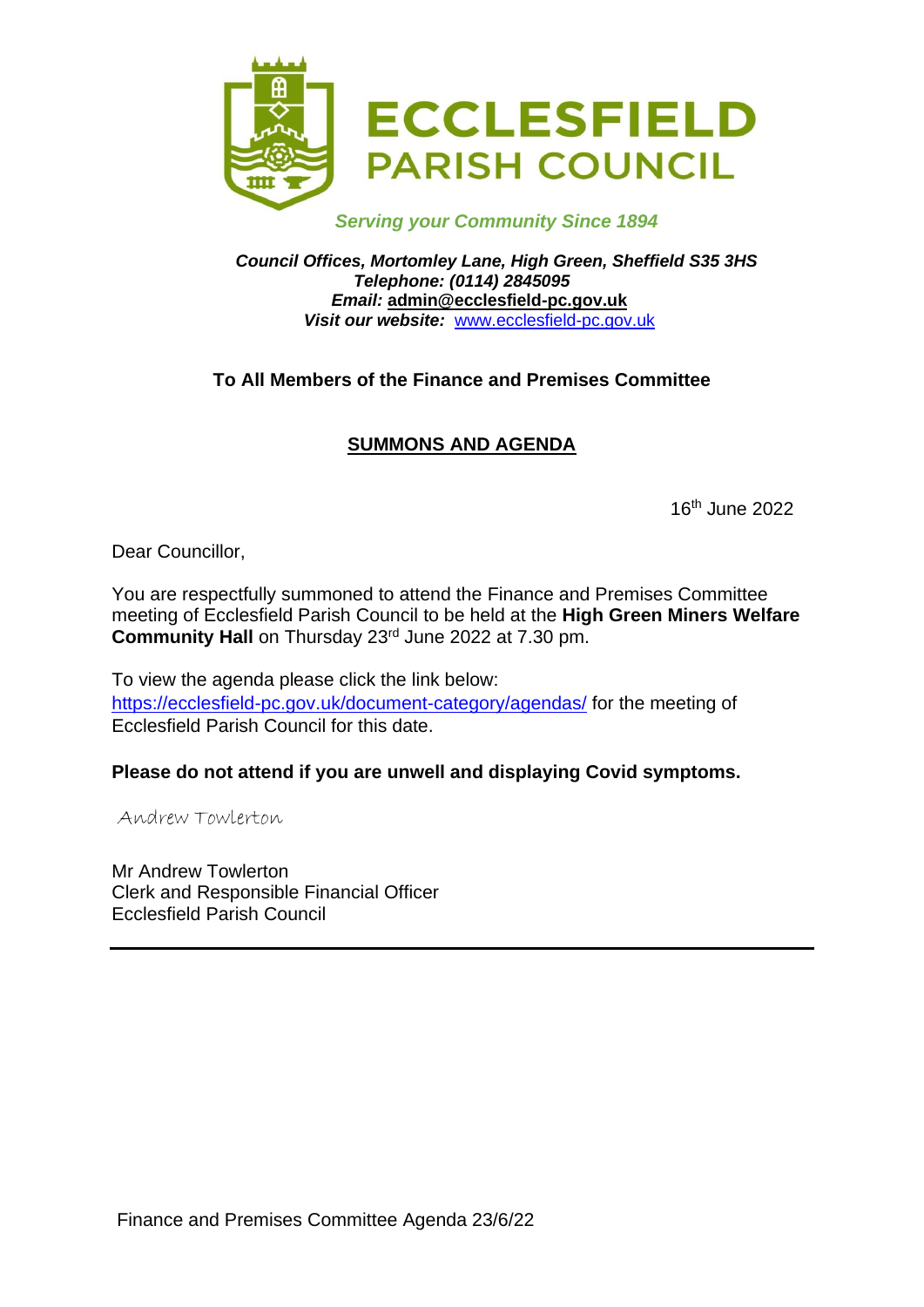### **Committee Membership\***

**Councillor Kate Guest (Chairman), Councillor David Ogle (Vice-Chairman), Councillor Dr John Bowden, Councillor Victoria Bowden, Councillor John Brownrigg, Councillor Susan Davidson, Councillor John Housley and Councillor Carol Levery.**

\*Substitute members may be appointed in accordance with Standing Order 4v.

## **Chairman's Announcement**

Prior to the commencement of the meeting, the Chairman will outline the procedure for this meeting to ensure that the meeting is effective, safe and lawful including:

- Councillors must observe the Council's Code of Conduct.
- Voting procedure.
- Public session and exclusion of the press and public procedures.
- Anyone wishing to record is asked to let the Chairman of the meeting know prior to the start of the meeting. The Council may record the meeting for minute purposes.
- All Councillors present may be required to state their name prior to the commencement of the meeting.

### **AGENDA**

### **2022/8 (F&P). Apologies and Reasons for Absence**

To note any absences.

To approve any reasons for absence.

### **2022/9 (F&P). Declarations of Interest**

To note any requests for dispensation.

To note any declaration or interests not already declared under the Member's Code of Conduct or Member's Register of Disclosable Pecuniary Interests.

### **2022/10 (F&P). Exclusion of Press and Public**

To consider the exclusion of the Press and Public in accordance with Public Bodies Admission to Meetings Act 1960 Section 1 (2) due to the confidential nature of the business to be transacted.

### **2022/11 (F&P). Public Participation Session**

To receive questions from members of the public under the direction of the Chairman and in accordance with the Council's Standing Orders. (Standing Order 3 states that the public participation session will be for no more than 15 minutes and a member of

Finance and Premises Committee Agenda 23/6/22